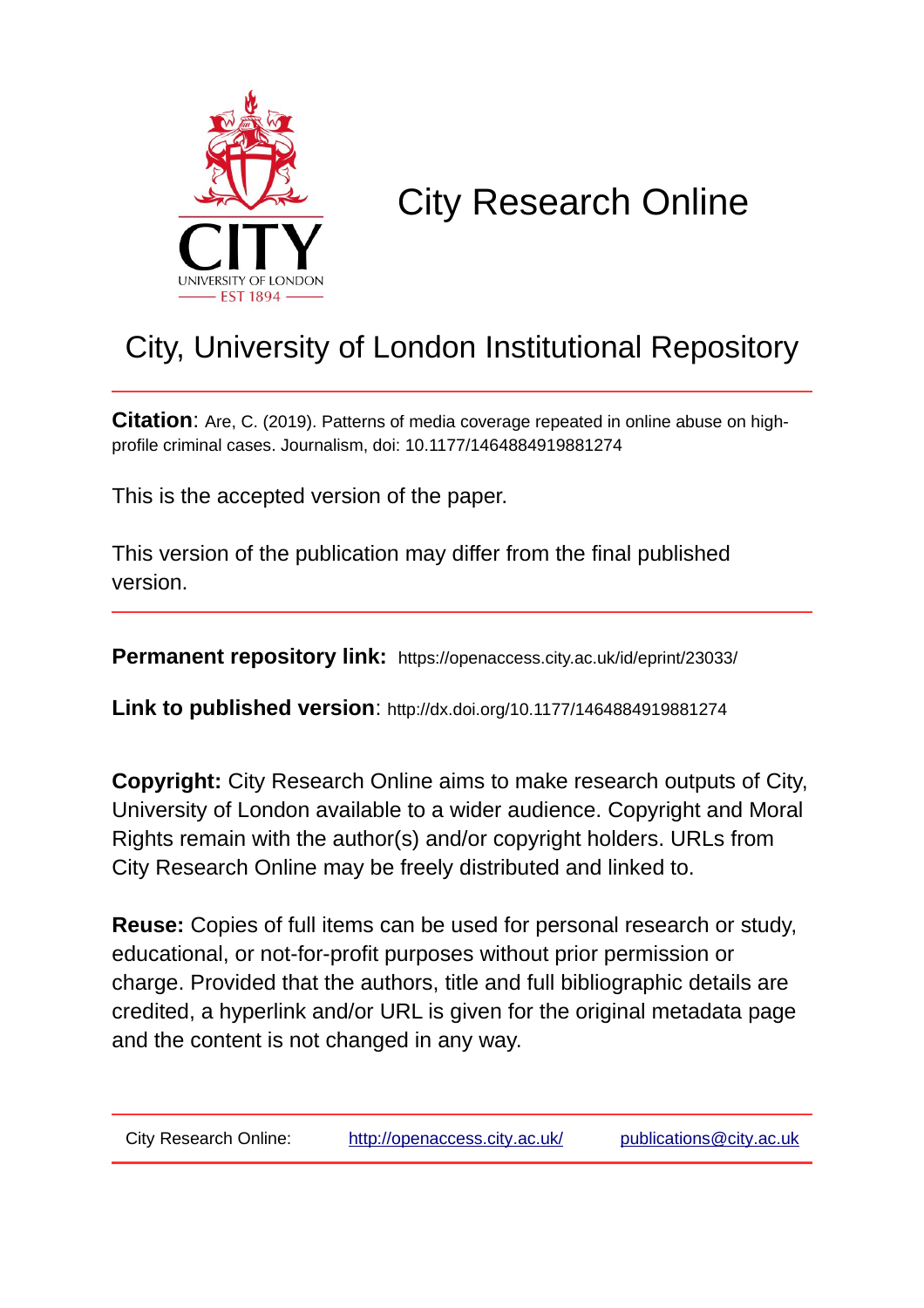# **Patterns of media coverage repeated in online abuse on highprofile criminal cases**

# **Carolina Are**

City, University of London, UK

## **Abstract**

What relationship do the mainstream media have with online abuse on high-profile criminal cases? This article hopes to make a start at answering this question by examining tweets containing the #McCann hashtag, utilised by a highly engaged community of users to comment on all matters related to the disappearance of British child Madeleine McCann. On #McCann, the child's parents and other players are often singled out as the perpetrators of her disappearance and other crimes, in a blend of harassment, defamation and insults with conspiracy theories, disinformation and a strong anti-establishment vein typical of the posttruth era. Through an experimental digital ethnography blending elements of content and discourse analysis, this research has observed the #McCann conversation and analysed 500 tweets with the hashtag, observing that some of the most offensive theories posted by users on Twitter reprised themes seen in the mainstream media at the time of the disappearance, which resulted in defamation lawsuits by the McCanns and in complaints about unethical reporting at the Leveson Inquiry. This raises questions about the mainstream media's responsibility and duty of care towards people they report on in the digital age, and showcases a symbiotic yet diffident relationship between anti-establishment online users and traditional news media.

### **Keywords**

Madeleine McCann, online abuse, online harassment, social media, social media ethics

# **Online abuse**

This article focusses on abusive online posts shared while commenting on high-profile criminal cases. It refers to this practice as online abuse because it includes a spectrum of behaviours beyond flaming or trolling, the go-to terms utilised to describe nasty and hurtful online behaviour whose definitions have been changing over time. Indeed, the terminology surrounding online abuse has been evolving both in media and technology circles, creating uncertainty about when posts should be regulated. It seems that, finally, online environments are having to deal with the censorship versus freedom of expression dilemma that many newspapers had to face throughout the heyday of the press, albeit on a bigger scale and with increased layers.

This article develops Synnott et al. (2017) research on online abuse on #McCann to focus on the relationship between the abusive posts shared with the hashtag and main- stream media coverage showcasing how social media alone cannot be blamed for the emergence of online abuse. Rather, as it will become clear, this phenomenon is a result of a variety of social and technological circumstances arising together with the main- stream media's influence on audiences at the time of the disappearance.

Recent studies on specific instances of mediated online abuse come from Lumsden and Morgan (2017), who looked at the anti-feminist media framing of flaming incidents. Kreis (2017), too, studied Twitter hostility towards migrants in her study of the #refugeesnotwel- come hashtag, while Hutchens et al. (2015) and Binns and Bateman (2018) examined political online abuse. Jane (2014, 2015) also described the diffusion of 'e-bile', or con- fronting language on the Internet, advocating for new, different research methods set to bring the issue at the forefront of academia. Other research has focussed on the impact and emergence of cyber-harassment (Keats Citron, 2014; Massanari, 2015), doxxing (Snyder et al., 2017), gender-specific trolling (Mantilla, 2015), cyber-bullying (Navarro et al., 2016) and trolling targeting researchers (Campbell, 2017). Journalists, too, explored online abuse: Ronson (2016) focussed on online shaming and Bartlett (2014) explored the dark side of the Internet, including trolling and flaming.

Overused by both the media and research, the term 'trolling' in particular risks to become an inaccurate catch-phrase hindering the regulation of the most vicious abuse (Hardaker, 2010). For Lumsden and Morgan (2017), this trivialises the impact of online abuse, while for McCosker (2014) 'the terms flaming, hating and trolling become increas- ingly ineffectual', and should be taken as a starting point, examined in context (p. 202). Golf-Papez and Veer (2017) lament a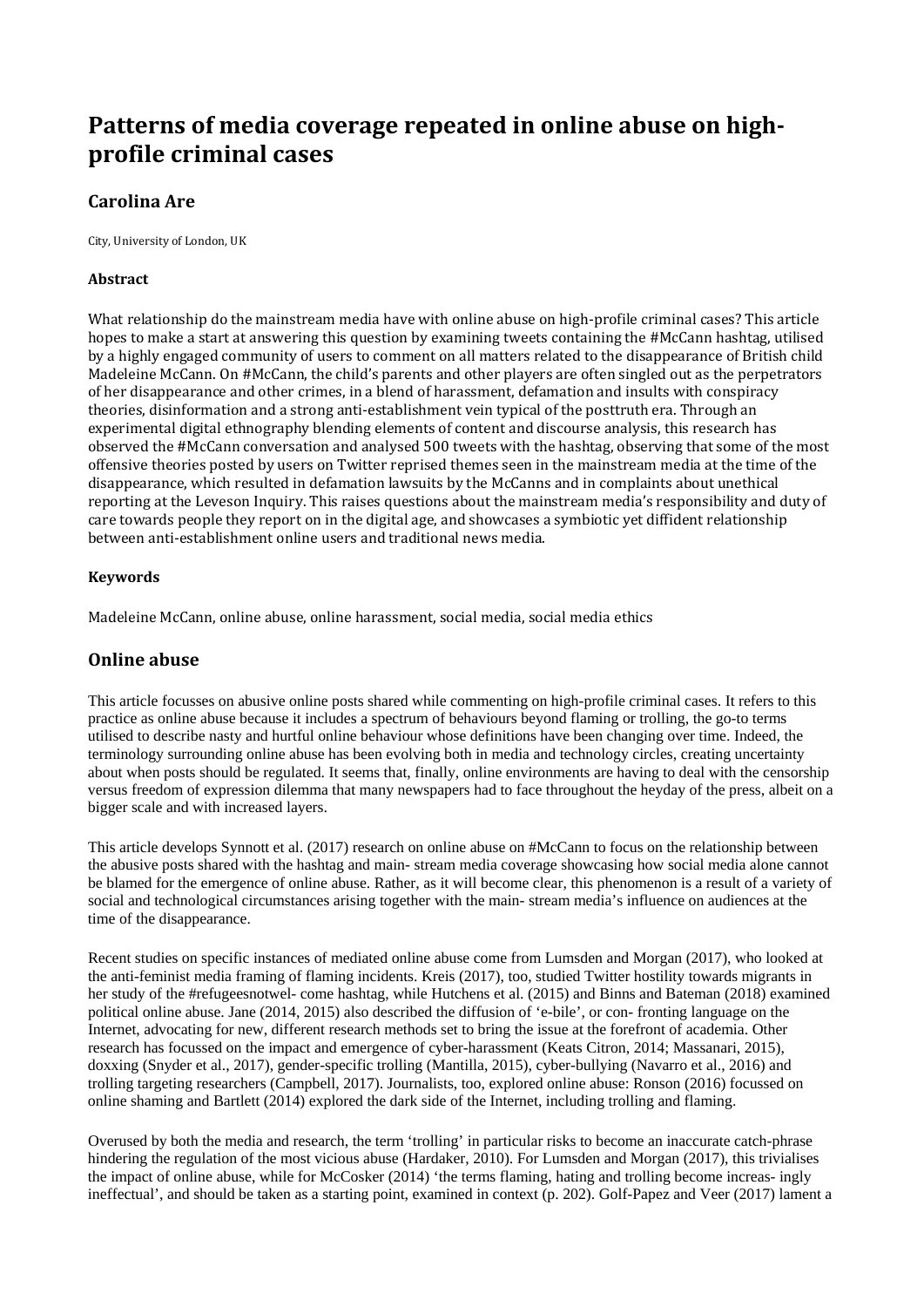'lack of conceptual clarity' in academic literature about trolling, arguing that using the term incorrectly and imprecisely can hinder regula- tion (p. 1339). Golbeck et al. (2017) argue that the term 'trolling' is often used colloqui- ally, and like this article, they prefer to adopt an overarching term comprising different sets of behaviours. While this research uses the term 'online abuse', they use 'online harassment', which includes 'threats of rape and other violence, intentionally offensive messages (racist, misogynistic, etc.), hate speech, and libelous personal insults' to identify messages that go beyond anyone's right to freedom of expression (Golbeck et al., 2017: 1). Particularly relevant to this article as it affects specific targets is 'direct harassment', defined as 'Language directed at a particular person or group designed to upset them' that might 'make the target feel threatened or intimidated' (Golbeck et al., 2017: 1).

It is this type of direct abuse that can be witnessed in online conversations about high-profile criminal cases, where tweets directed at the individuals involved include defamation, direct harassment and continuous taunting, and are often related to a sense of institutional failure, of concern towards the establishment that is typical of the 'post- truth era'.

## **The posttruth era**

The following section will examine the social circumstances in which online abuse has developed, looking a links between the public's loss of trust towards the establishment with the political changes of our era and the rise of online abuse, disinformation and conspiracy theories.

The advent of the Internet resulted in a wave of optimism enthusing about the variety of possibilities the medium offered. In the late 1990s, *Wired* columnist, Negroponte (1998) predicted the digital age would have improved equality and made territorial divi- sions meaningless. Yet, despite the equalising Internet utopia envisaged by some, the Internet's own infrastructure is now facilitating the spreading of racist and xenophobic messages to the mainstream news and politics (Daniels, 2018). Even the World Wide Web's own founder, Tim Berners Lee, penned a letter on the 29th anniversary of his invention listing the ways in which the net backfired, including conspiracy theories and fake accounts (Solon, 2018).

The convergence of technology and a wave of discontent rising among the Western population in the late 1990s and early 2000s has for Davies (2018) given right-wing populism the opportunity to question the authority of experts and of established beliefs. Davies (2018) argues that after scandals such as the Members of Parliament's (MPs) expenses scandals or the Phone Hacking Scandal in the United Kingdom, together with global leaks on the failures and crimes of public figures, brought public trust in elites to an all-time low, so much that the language of the anti-establishment began fighting cover-ups and being hungry for putting the establishment behind bars.

A 'death of experts' scenario seems to be emerging, as the population becomes tired of being patronised by the establishment and elites, who often end up hiding their crimes. The media, too, are part of that establishment: as Rusbridger (2018) writes, journalists, who should be keeping the power in check, are losing credibility. 'They became part of the problem – an out of touch elite. Lamestream media. Fake news. Failing. They're all the same' (p. 22).

In this scenario, traditional intellectuals and critics fail to resonate with the public, while the most successful 'new' experts can gain ground (Jacobs and Townsley, 2018). When experts cease to be necessary, the floor is left to a cacophony of voices that per- form expertise, truth and virtue. Enter disinformation and conspiracy theories, two characteristics of what is becoming known as the 'posttruth' era.

As Cooke (2017) posits, 'we live in a posttruth era – an era in which audiences are more likely to believe information that appeals to emotions or existing personal beliefs, as opposed to seeking and readily accepting information regarded as factual or objec- tive' (p. 212). The appeal of posttruth narratives, and the subsequent diffusion of disin- formation and conspiracy theories, seem to point towards an increasingly popular social pathology where a considerable portion of the population accept emotional stories as real truths to fill an unidentified gap in their everyday lives. The decline in traditional elite and media credibility and popularity became ever so apparent during the 2016 American national election, characterised for Cooke by distrust and disillusionment with traditional media, so much so that, post November 2016, the phenomenon of 'fake news' became a hot topic.

As Wardle (2017) writes, 'fake news' is a broad umbrella term including different news-styled items. 'Fake news' are, for Tandoc et al. (2018), 'viral posts based on ficti- tious accounts made to look like news reports' (p. 138). Their similarity to news reports is so uncanny that a 2016 BuzzFeed survey revealed that they fool American adults about 75 per cent of the time (Silverman and Singer-Vine, 2016). Bunce (2019), how- ever, writes that 'media scholars would prefer the term was removed from the English lexicon, as it is vague and can be deployed to advance a political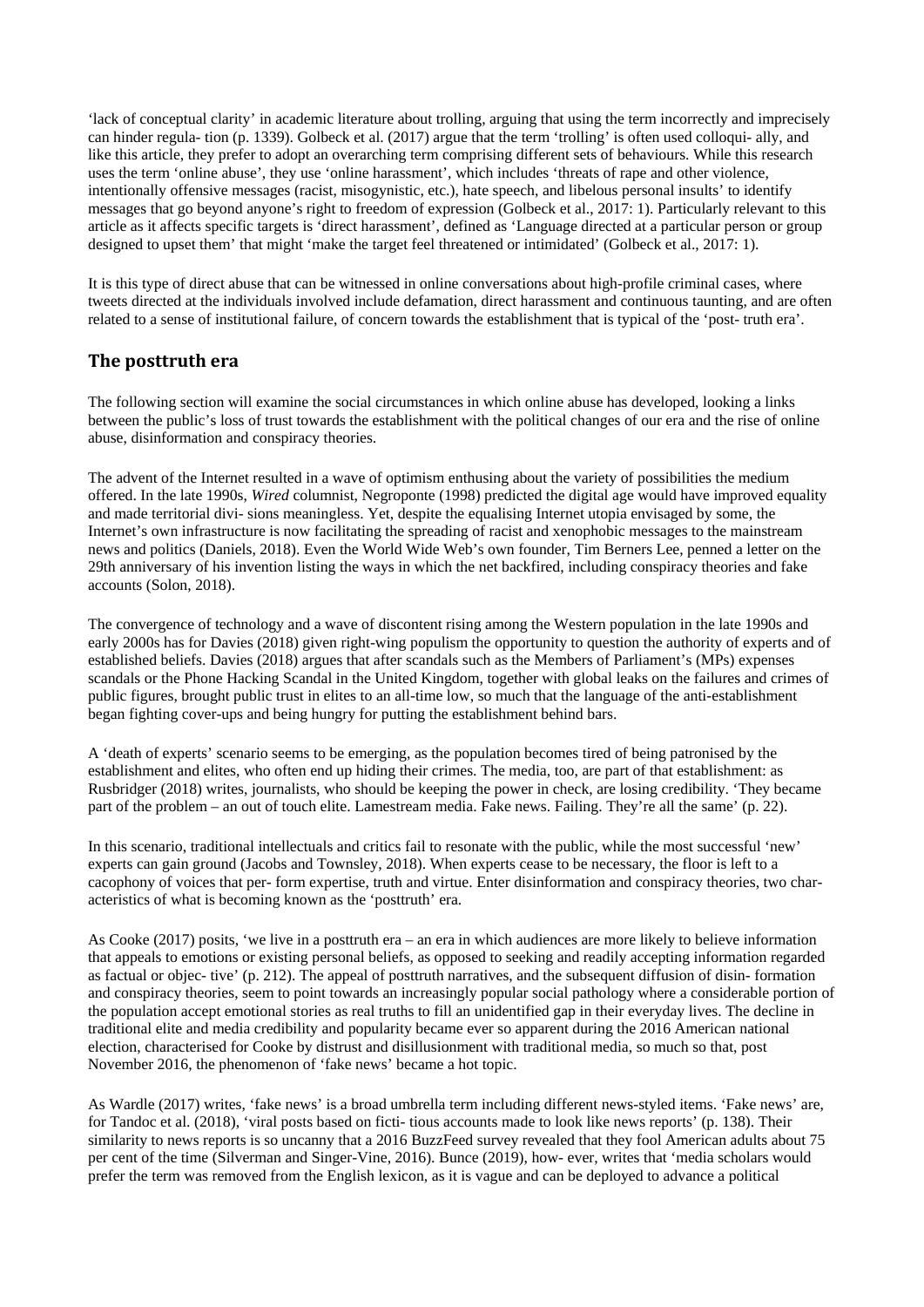agenda', quoting Donald Trump's use of the phrase 'fake news' to refer to media content he does not like (p. 50). She uses the term 'disinformation' to describe the phenomenon, and this article will adopt it hereafter.

Disinformation, unlike in parody or satire, is characterised by the lack of understand- ing between authors and readers that the story is false (Tandoc et al., 2018). Disinformation stories are published on social media or blogs, created in the style of news articles with 'the intention of misinforming', drawing 'on pre-existing memes or partialities' that rely upon 'pre-existing social tension' (Tandoc et al., 2018: 143). However, as Jones (2009) posits, the mainstream media are partly responsible for the birth of disinformative stories – in the sense that either such items are modelled on the structure of the media, using tensions already present and spread by the media itself through legitimate means, or they are mistakenly shared and believed by journalists under increasing time pressure.

Another characteristic of the Internet age, conspiracy theories see the world as a pawn manoeuvred by covert forces. Wood and Douglas (2015) argue that, since the Internet has made free publishing and a monumental reach available to publishers, conspiracy theories have become ubiquitous. For them, believers of conspiracy theories view them as correlated with one another, and this correlation is often connected to 'political cyni- cism' (Wood and Douglas, 2015: 3). Belief in conspiracy theories is often correlated with feelings of uncertainty that follow shocking world events, providing the answers to pub- lic fears and questions (Knight, 2000).

To understand the rise of disinformation and conspiracy theories online however, it is necessary to focus on the change in online news distribution. A 2016 Pew Research Centre report found that nearly half (44%) of Americans received their news from Facebook and Instagram (Gottfried and Shearer, 2016). While audience appreciation and the desire to sell papers ruled the news industry before, now a variety of mysterious technologies seem to determine whether stories are successful or not. For Thompson (2018), journalists (and, this research argues, also audiences) do not know: 'how the algorithms of the major platforms sort and prioritise our content, nor can we reliably predict or influence changes in those algorithms, nor in any sense hold the companies to account for them' (p. 3). It is algorithms that, for Viner (2016), are replacing curated media content with information chosen by our networks rather than by those informed of the facts. Schofield Clark and Marchi (2017), too, write that once Facebook changed its algorithms in mid-2016, prioritising posts from users' friends and families instead of media articles on news feeds, mainstream media took a major hit in terms of online views, with an unexpected success for newcomers, such as more niche websites in the likes of YoungCons and FiveThirtyEight. This algorithm change appears to have coin- cided with the rise of the disinformation phenomenon in 2016, as it allowed what, in online jargon, could be called legit-looking, but not legit news sites to gain popularity.

This article, therefore, hypothesises that the convergence of the decline of the news industry with changes in social media algorithms and an anti-establishment vein taking over global politics has created a fertile ground for those who share abusive posts in conversations surrounding high-profile criminal cases to thrive.

### **#McCann: online abuse and conspiracy theories on high-profile criminal cases**

Research has yet to look at whether the mainstream media's treatment of different cases and their main players might have influenced online interactions discussing their out- comes. Doing so would allow us to understand whether the concept of 'trial by media' (Greer and McLaughlin, 2012) and media power in reporting on high-profile criminal cases has influenced public opinion and social media abuse. This research will make a start towards analysing this relationship by looking at #McCann, the hashtag used on Twitter to discuss matters related to the disappearance of Madeleine McCann in 2007. Already singled out as a hashtag attracting a variety of toxic online behaviours by Synnott et al. (2017), #McCann sees user comment on Madeleine's disappearance, potential kid- napping and/or murder almost daily.

Madeleine McCann, a 3-year-old British child, disappeared from an apartment her parents Kate and Gerry McCann were renting while on holiday in Portugal on 3 May 2007 and her fate has yet to be discovered (Greer and McLaughlin, 2012). The McCann case sits at 'the intersection between news, technology, and community surrounding mediated crime' (Kennedy, 2010: 225). It received 'unprecedented' media attention, with Madeleine becoming the centre of traditional media reports as well as discussion through the developing new media, from websites to YouTube documentaries (Greer and McLaughlin, 2012: 396).

This article argues that the McCann case reached the top of the news agenda for two main reasons. The first one is the idea of missing children as a 'mediagenic image of innocence and a lucrative story', with Madeleine in particular – a blonde, beautiful, angelic child – personifying the innocence of childhood (Greer and McLaughlin, 2012: 395). The circumstances of the case and the victim herself triggered an emotional response from the population and the press, who united in the need to find her, the culprit or an explanation for her disappearance.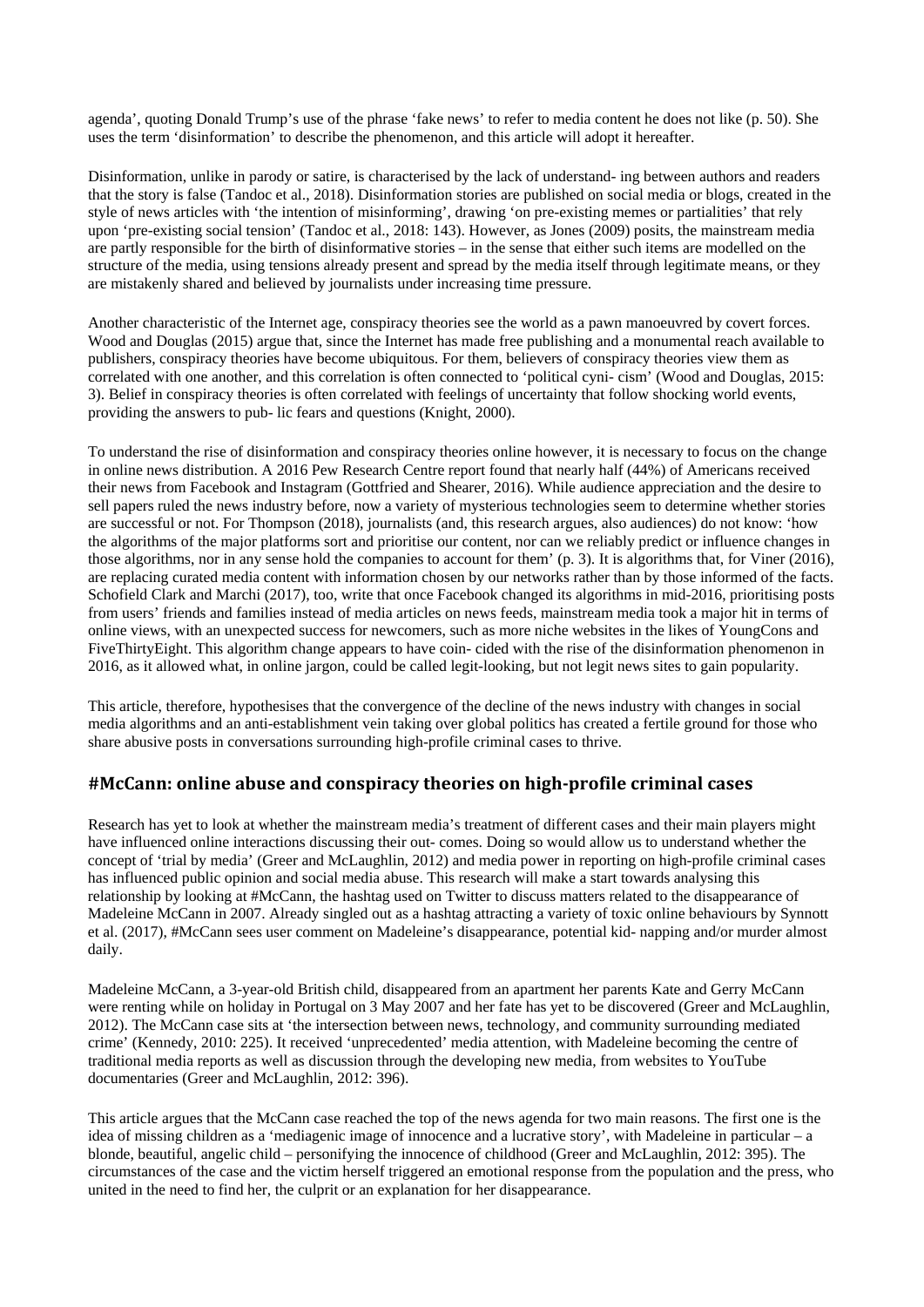Second, Madeleine's disappearance fed into some of the public's most horrific fears: the unknown outcomes of an abduction, and that the most vulnerable citizens might tar- geted by covert forces, two crucial elements in the spreading of conspiracy theories. For Parish (2001), anxieties on the abuse of children are common in the global economy, as they personify a fear of the 'other', of difference, bringing us to look outside of the com- munity that surrounds us to find the unknown perpetrators, both fearing and hoping that the monsters will not be like us or the people we know. These anxieties and fears of the unknown are a symptom of the 'desire to find closure amidst the uncertainties of late capitalism' and they exist to 'provide neat explanations in an untidy and big world where there is no great centre anymore' (Parish, 2001: 6).

Precisely because of these fears, the crime itself was something the public seemed to identify with: an unsolvable case, a need for truth and justice that was never satisfied.

Justice not being done brought about a sense of institutional failure which, as we will see, characterises many of the online conversations on the McCann case: according to James (2001), when the state cannot solve crimes involving children, there is a 'destruction' of institutions such as the nation and the family (p. 83).

However, another element that stirred the public interest in Madeleine's disappear- ance was the suspicion that her parents might have been involved, which shifted public and journalistic attitudes towards them from unanimous support to 'trial by media' (Greer and McLaughlin, 2012: 395). This treatment received by the McCanns at the hands of the press has already been deemed as unethical and worthy of scrutiny by the 2011 Leveson Inquiry into press standards (Greer and McLaughlin, 2012: 412).

The disappearance of a child such as Madeleine, from a respected, middle-class fam- ily, triggered the public's emotion and fear of uncertainty in a changing world, in the year immediately before the economic crash of 2008 and as the Internet was starting to become a prominent media force, one further arena in which the showdown between the parents and their detractors could take place. Considering that the Leveson Inquiry has already condemned this type of behaviour at the hands of the media, this article has cho- sen to examine the online discussion around #McCann to see whether the news media narrative has been repurposed by online abusers, steering the case study chosen by Synnott et al. (2017) into a new direction.

# **Methodology**

As part of a wider PhD research project, for this article I have analysed 500 tweets con- taining the #McCann hashtag posted from 12 to 16 July 2018, a 'slow news' period for the investigation that still provided a wealth of content to analyse.

This research analysed conversational patterns and the behaviours displayed by users on #McCann through an experimental digital ethnography blending discourse and metadata analysis. With the emergence of web technologies, various authors have been utilising the term 'digital ethnography' to describe the online translation of this method, used to observe and understand human interactions, to the study of groups on the web (Ardèvol and Lanzeni, 2016). For Hine (2017), digital ethnography goes beyond the study of the medium, and focusses on the use of said medium is embedded with people's understanding of it.

Considering the rich amount of content provided by #McCann on Twitter – such as pictures, usernames, conversation threads, times and dates of interaction – conducting a mere discourse analysis without observing the patterns through which that discourse is developing would be reductive at best. Indeed, interactions on #McCann do not only provide text: they are a stream of conversations that tells us a lot more than the mere analysis of language.

During data collection, tweets containing the #McCann hashtag were isolated through Twitter mining, a form of data mining and content collection utilising the social network's Application Programming Interface (API), as well as through Twitter itself. Data were col- lected on 16 July 2018 via the RStudio software for data mining together with the Twitter package for Twitter mining. For safety purposes, an ad hoc Twitter account was created to conduct the analysis, asking the software to collect a number of tweets containing the #McCann hashtag. The API scraping produced two types of data: the tweets posted with the #McCann hashtags and the Twitter biographies and metadata of users' profiles. Information was saved, analysed and stored in Google Drive folders and spreadsheets.

The search returned 2000 recent tweets sent by 192 accounts until collection date for a period of just under a week, all containing #McCann and connected to specific pro- files, which have been anonymised for the purpose of this article. The API scraping was targeted to collect an excess of data in case some tweets containing the hashtag were not related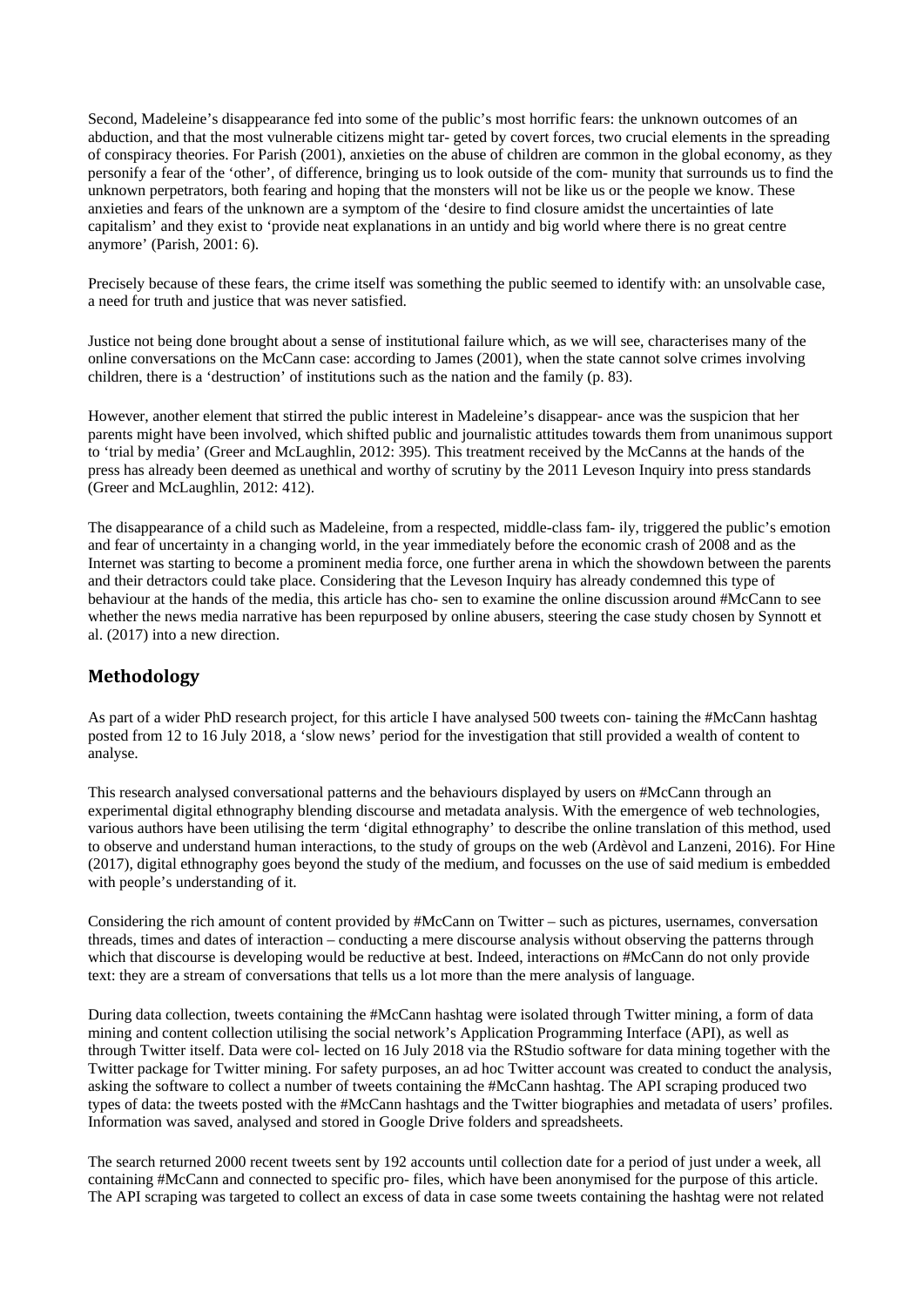to the case or otherwise unusable, while the analysis' sample size was informed by other similar research analysing Twitter data, for example, Kreis' #refugeesnotwel- come analysis focussing on 200 tweets and Synnott, Coulias and Ioannou's study of 400 #McCann tweets from 37 accounts. This research set out to analyse 500 tweets providing an excess of tweets compared with the studies mentioned above, which already consid- ered 200 or 400 tweets a representative sample.

According to Synnott et al. (2017), there is a fully fledged community of Twitter users commenting on the topic, divided in two camps: the group that views Madeleine's par- ents as responsible for her disappearance (the self-defined anti-McCanns) and the one that views them as innocent (the pro-McCanns). This researcher's Twitter mining experience was consistent with their findings, and all the tweets that were consistent with com- ments on #McCann were collected and added to a private Twitter list on this newly created account. Afterwards, said tweets' reply chains were also analysed just in case something was missed by the Twitter mining software.

The discourse analysis for this article was conducted by working through the first 500 tweets collected and splitting the elements of each tweet in categories through a Google Spreadsheet:

- · Full tweet
- · Author Username
- · Author Name
- · Hyperlink To Tweet
- · Date and Time of posting
- · Stand-Alone, Retweet or Reply To Tweet
- · Nouns Used In Tweet
- · Adjectives Used In Tweet
- · Media Shared (hyperlinks, images, gifs, videos etc) · Verbs Used In Tweet
- · Context
- · Discourses Included

The categories chosen helped isolate elements of language and media used within the #McCann conversation for the purpose of the experimental digital ethnography, to single out specific discourse elements that, as will be seen, were significant towards under- standing how the users interacted with and viewed the mainstream media.

### **The media as sources**

The following section will discuss this article's findings with a focus on the relationship between users on #McCann and the media, to then analyse new forms of media such as streaming services and 'unofficial' blogs and materials the users draw from. In doing so, this research will show how the media are both a player the #McCann users wish to gain attention from, and an instrument of the establishment in their eyes, used as an informa- tion source and also targeted with online abuse. Looking at the media under this frame- work, this research will explain their influence over the #McCann users' main beliefs and the social circumstances in which they have arisen.

It is useful to examine #McCann users' relationship with media by adapting Emma Jane's (2014) idea of 'lascivious contempt' to this article's scenario (p. 560). For Jane, flaming perpetrators display lascivious contempt towards victims by simultaneously sexualising them and judging them – a behaviour that morphs into something completely new on #McCann, targeting the mainstream media instead. On #McCann, the main- stream media are a way to learn about information from official sources, legitimising users' concerns and interest in the McCann case, but they are also a tool of the establish- ment, that the #McCann users need to get noticed by and that they tag and outreach to multiple times, and that they also condemn for not uncovering the truth.

The relationship between #McCann and the media appears to be a vicious circle. The media are a trigger for more posts and debate – which explains why this research has chosen to focus on a generally 'slow news' period of July 2018. Those who engage with the hashtag often share tabloid articles about the case, adopting a narrative that mirrors scripts of guilt and 'trial by media' showcased in the pre-Leveson coverage about Kate and Gerry McCann – for example, the tendency to dissect every aspect of the parents' behaviour together with accusations of guilt – and taking it up a level with memes and increased editorial freedom over the Internet (Greer and McLaughlin, 2012).

Opportunity theory sees opportunity as the main player in all crimes, with one crimi- nal episode showing other criminals there is a potential to commit another (Felson and Clarke, 1998). Applying this to publications then, when users on #McCann saw national and international newspapers commenting on the McCann case in toxic and accusatory tones, they viewed it as an opening, and engaged with it themselves, taking it up a level.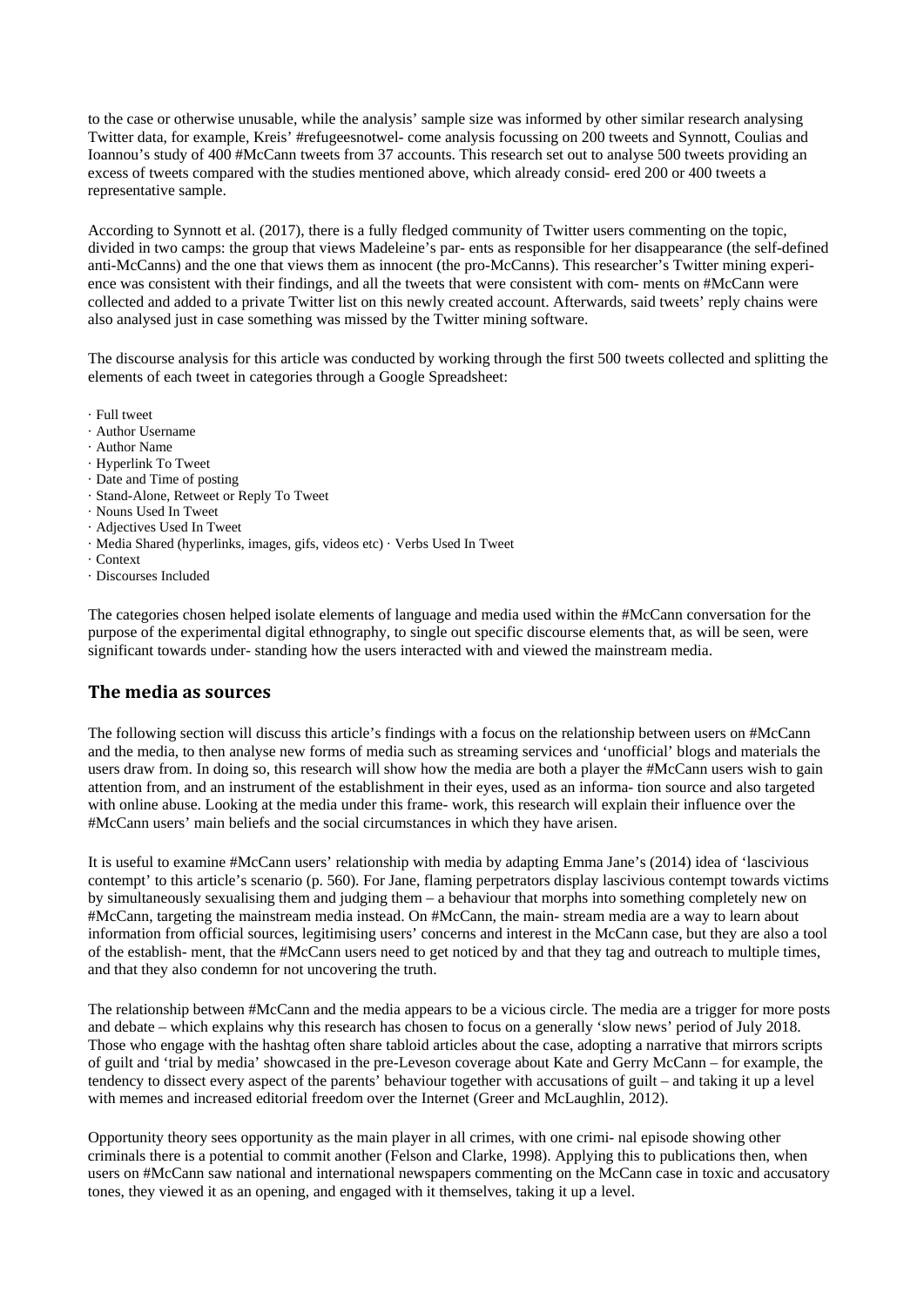One of the main characteristics of mainstream media use on #McCann is that, of course, the anti-McCanns will be more willing to share tabloid articles condemning the McCanns and their supporters, while the pro-McCanns will focus on sharing articles and information debunking the antis' theories about their guilt. For example, in Figure 1, the anti-McCanns use a *Birmingham Mail* article criticising the missing people charity, viewed as pro-McCann.

While the anti-McCanns in particular seem to engage both in media sharing and in media bashing, pro-McCanns present a more passive behaviour towards mainstream news, only using it either as sources, or to share updates on the case and prove the McCanns are innocent. They do not seem to refer to rumours once reported about the McCanns' guilt, making the media-bashing behaviour a prerogative of the anti-McCanns. An example of the pro-McCanns' use of media can be found in the sharing of news arti- cles that explain why sniffer dogs used in other criminal case were not infallible, a con- tentious issue on #McCann due to the sniffer dogs barking in the parents' apartment, signalling a potential dead body.



Figure 1. #McCann versus missing people 1.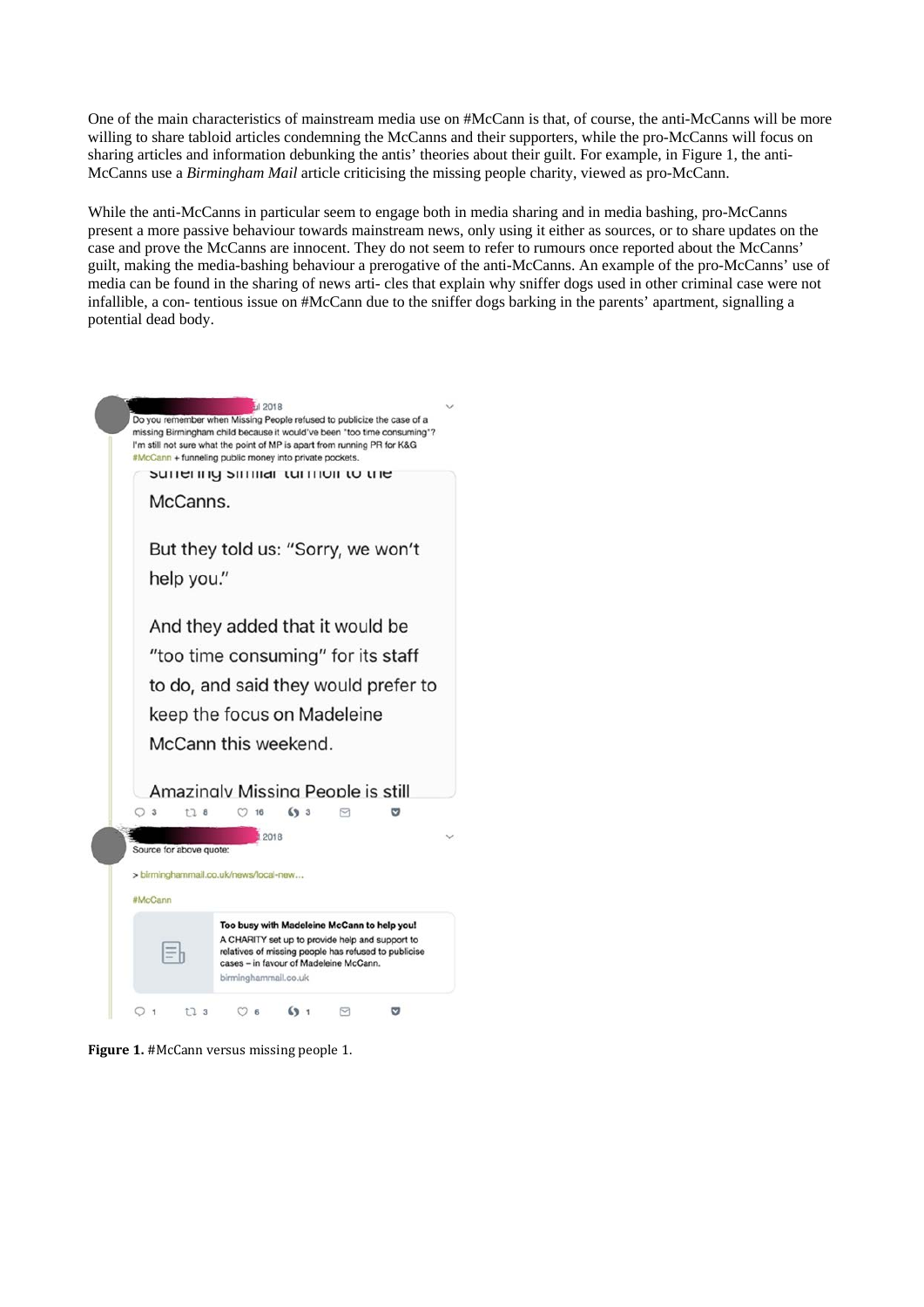

Figure 2. #McCann and missing people lottery 1.

Missing people cases are another key interest for users on #McCann, with each user camp utilising new cases to compare them with Madeleine's disappearance and to the investigation. Traditional news are of the essence here, as especially for new cases, there would be less of a community like #McCann, producing unofficial sources and keeping the conversation alive.

A further way in which #McCann users share newspaper and web articles is to con- nect random events to the case, or crack a #McCann-related joke. An example of this can be found in Figure 2, where an article talking about a lottery organised by missing people and a sniffer dog charity is dissected and brought back to the McCann case, to criticise Gerry McCann and his views on sniffer dogs.

Overall, news media on #McCann become a tool to connect with other missing people cases, to monitor charities, people, organisations and the authorities to keep up with the developments of the case. The media are a necessary evil that both user camps on #McCann rely on to obtain information, but an evil that they do not refrain from judging.

# **Contempt towards media**

The users' relationship with mainstream media goes beyond the very common use for information purposes, and denotes a certain anti-establishment vein that is a vicious circle on #McCann: users cannot avoid using the mainstream media and they want their attention, but they hold them in contempt for not covering the case correctly. Why are the media not uncovering the McCanns' and their accomplices' lies? This is an aspect where online abuse on #McCann, and the anti-establishment vein reflected in the com- munity, mirrors the circumstances of conspiracy theories. Ironically, as Brotherton (2016) posits, 'real wrongdoing is invariably revealed by whistleblowers, journalists, academics, and officials working inside the very system that is supposed to be irredeem- ably corrupt' (p. 59).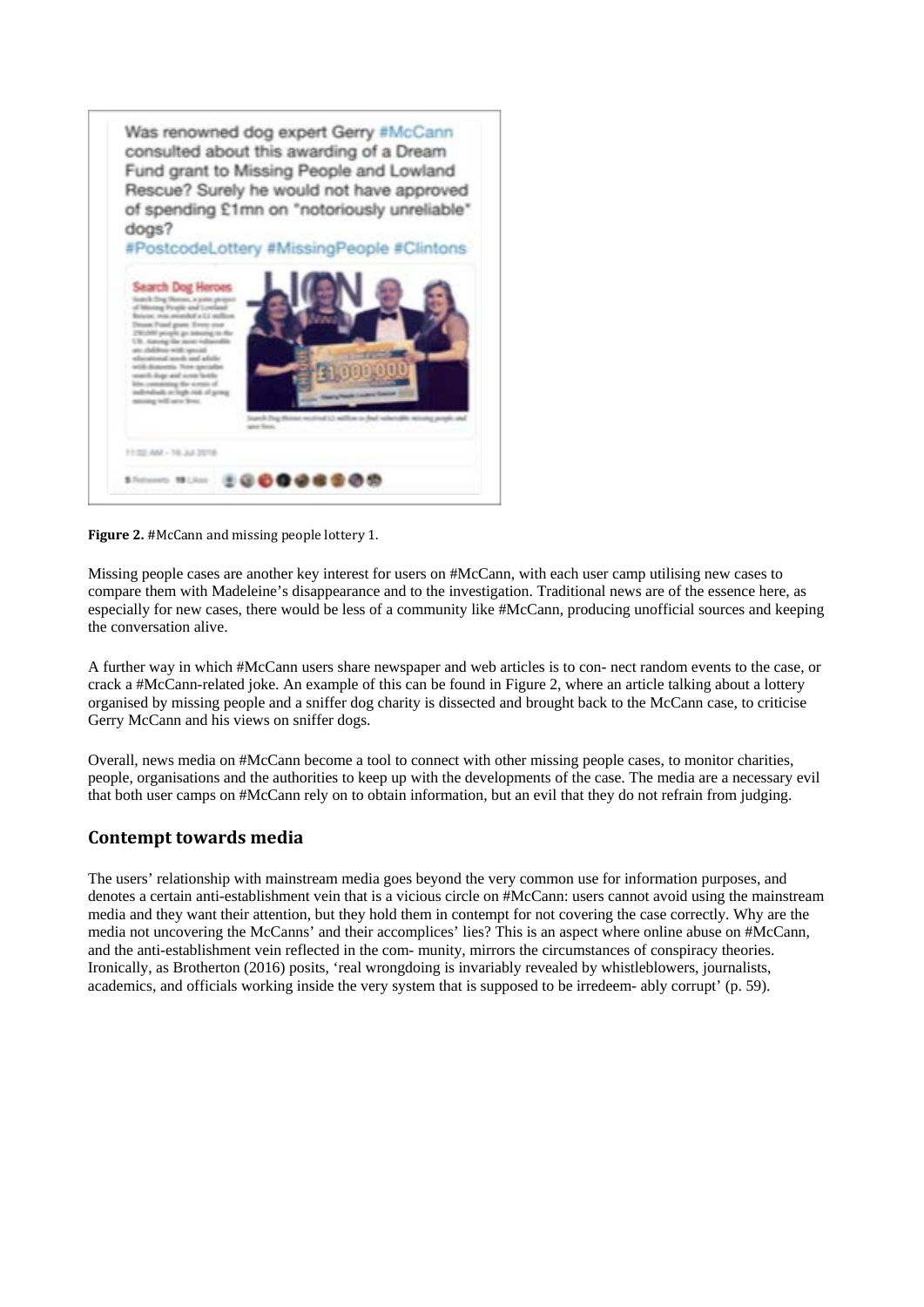|                       |  | involved in abducting #MadeleineMcCann<br>never heard such boll9cks in my life these<br>people searched while #McCann slept,<br>jogged and lavished in the media attention !!! |  |
|-----------------------|--|--------------------------------------------------------------------------------------------------------------------------------------------------------------------------------|--|
| 8:40 AM - 16 Jul 2018 |  |                                                                                                                                                                                |  |

**Figure 3.** The McCanns and media attention.

If news organisations are not reporting the truth when the truth is clearly out there (in the users' view), then the immediate deduction is they must be hiding something. And, they must be contacted (or spammed) about the case. The author of the below tweet tags *The Guardian* journalist Carole Cadwalladr, who shared a news story about a different investi- gation, asking her whether she had any information on Clarence Mitchell, the McCann's PR and former journalist, accused here of lying and supporting murderers:

*@carolecadwalla Any news on proven liar and kiddie killers supporter Clarence Mitchell? #McCann #CostaConcordia #CambridgeAnalitica* 

The tweet is ironic in its tone, and almost accusatory in its circumstances. It implies that somehow, by not writing about the case, the journalist is complicit in the cover-up. In addition, hashtags such as #CostaConcordia #CambridgeAnalitica used together with #McCann display a need for further attention for the user, who seems to be hoping that, by using topical hashtags at the time of posting (one of them about the Cambridge Analytica data scandal making the news last summer, and the other one about a beloved subject for crime and conspiracy aficionados, the shipwreck of the Costa Concordia cruise) will give him more chances of being noticed.

A further example of how the anti-McCanns view mainstream media as a tool of the establishment is that, often, they refer to the McCann's 'hunger' for media attention. For example, in Figure 3, the tweeter uses the expression 'lavished media attention', con- trasting it with the people of Portugal's painstaking search for Madeleine, as a further opportunity to condemn the McCanns.

facebook.com/InternationalF... facebook.com/groups/Justice... Stop the eleven year #McCann circus A programme created by a public broadcasting service, funded by an enforced fee, which (deliberately?) obfuscates and misinforms, has the barefaced nerve to call itself #Panorama, 1919 journalism 101 lesson: "If someone says it's raining & another person says it's dry, it's not your job to quote them both. Your job is to look out of the f\*\*king window and find out which is true." 8:51 AM - 18 Jul 2018 Ministra 8000+0070  $13.96 \t 0.91 \t 0.16 \t 0.001$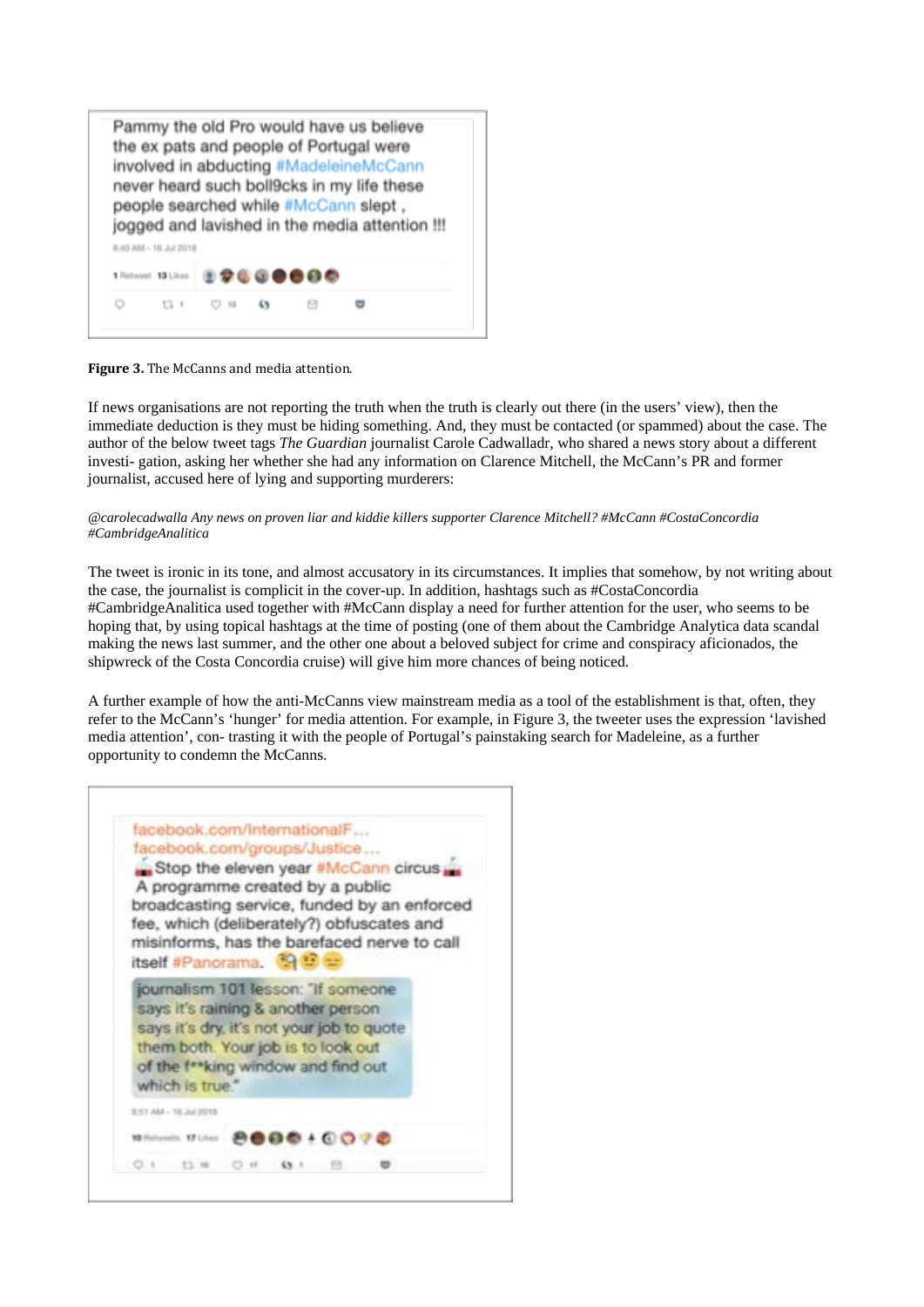**Figure 4.** #McCann versus Panorama.

Journalism techniques themselves are often questioned on #McCann. The antis argue that the people interviewed by the news media are liar supporters or apologists, and that journalists' jobs should not be to give space to different voices, but to find out the truth. In Figure 4, the user blames the BBC's Panorama for wasting taxpayer money to 'deliberately' misinform and hide cover-ups. The strong accusations are taken further by the patronising and sweary picture that the post shares – 'journalism 101 lesson' and the rain example here show patronising contempt, enhanced by 'f\*\*king'.

This section has examined the contempt #McCann users – and in particular, the anti- McCanns – display towards the mainstream media. Notably, the questions being asked of the media – why are you not covering the truth? – can be linked to general fears con- nected with conspiracy theories: why is the state not doing its job and protecting its citizens? Contempt towards the mainstream media as part of the establishment, therefore, feeds into the general anti-elite sentiment that online abusers and conspiracy theorists have in common.

# **Unofficial information**

Users on #McCann blend the use of mainstream media as sources with the sharing of blogs, transcripts and screenshots of files such as Gerry McCann's now closed blog and the Portuguese Police's translated files. They also share blogs by active members of the community, which become key platforms for the anti-McCanns in particular to publish conjectures and further the conspiracy conversation around the case.



Figure 5. #McCann and blogs.

Much like #McCann itself, these blogs blend the tones of the mainstream media's ini- tial smear campaign against the McCanns with the passion project #McCann has become for its main players. A key example of this is Figure 5 where the user, one of the main influencers on #McCann, praises another for writing a 'fantastic' post further dissecting Kate McCann's book. The word 'dissecting' is actually used by the tweeter himself, show- ing how the users are fully aware of the level of monitoring that goes on with #McCann.

The blog post in question (Figure 6) adds to the pile of material smearing the McCanns, arguing they perform the will to help other missing children but that this help never mate- rialises, and that they are only in for the money. The post continues with a variety of ways in which the McCanns should have used their money, showcasing unnecessary venom.

References to Kate's 'bony arse' in particular seem a gratuitous, needless expression of hate, showing how often, in cases of online abuse, women bear the brunt of the sexu- alised invective, as highlighted by Jane (2014, 2015).

YouTube theories, videos and true crime-inspired documentaries are a further unof- ficial source that is popular with certain users. The thread in Figure 7 shows a user utilis- ing a variety of unofficial information, such as screenshots saved through a PDF from Gerry McCann's now closed blog, and a YouTube video where Clarence Mitchell, the McCann's PR, is said to be lying to the Australian CommsCon Conference. While Gerry's blog here has the task to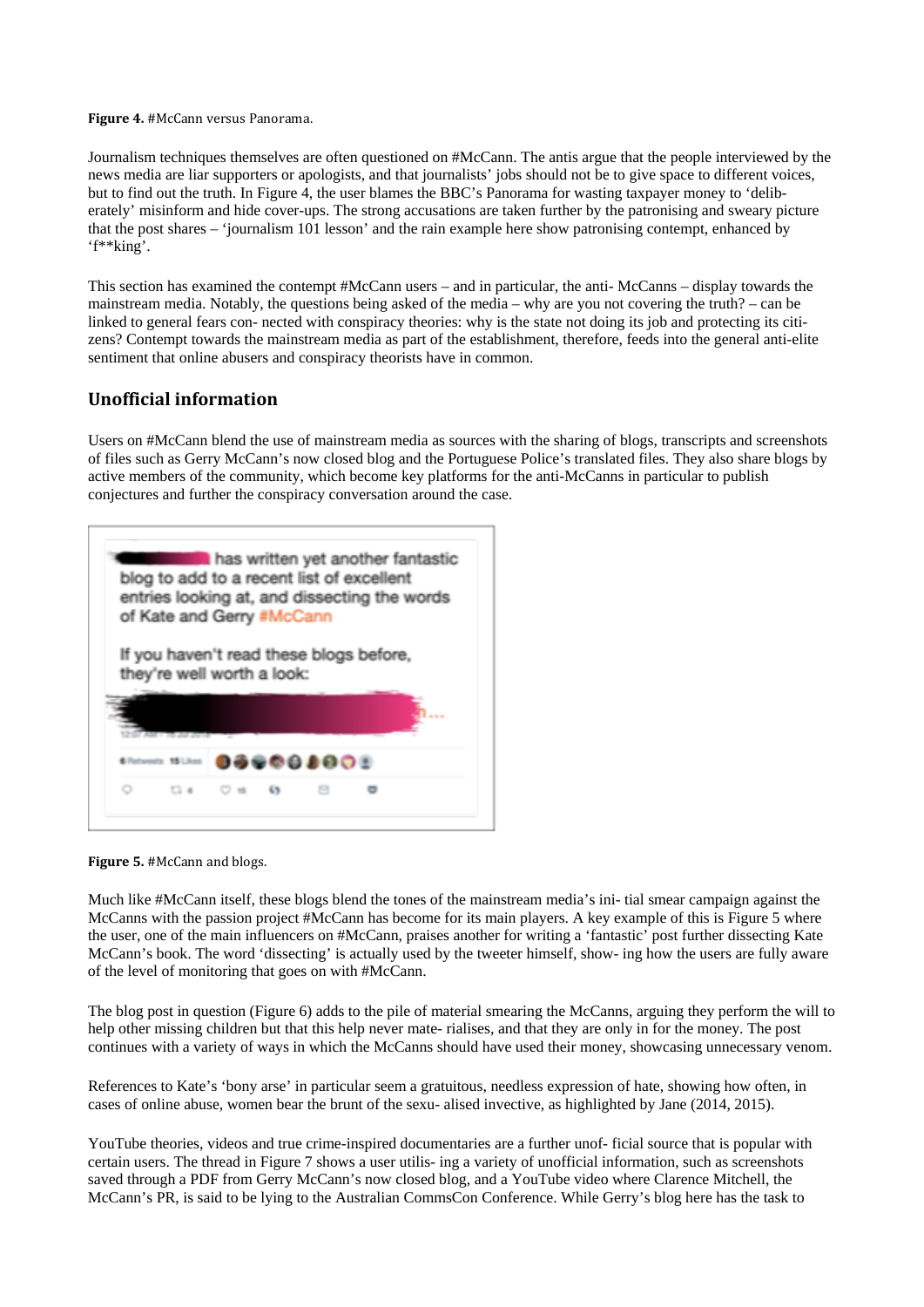keep track of the McCann's actions, while the YouTube video is set to show how Clarence Mitchell has a tendency to lie, and will do so again. Overall, both posts are targeted towards undermining the McCanns and their team and they do so by using unofficial sources.



**Figure 6.** Unofficial resources.

The *Truth of the Lie* (TVI, 2009), the film originating from former Portuguese Police detective Gonçalo Amaral's book where he accuses the parents of Madeleine's murder, bring- ing them into an MI5 and UK-wide conspiracy, is also a popular YouTube link shared by the anti-McCanns, who treat it as gospel. The book had been the object of a libel battle between Amaral and the McCanns, and it was taken off the shelves by a tribunal in Portugal and it is, therefore, fair to view the documentary it inspired as an unofficial source, considering Amaral was fired from the job shortly after making the McCanns '*arguidos*', meaning suspects.

However, the use of unofficial sources is not a prerogative of the anti-McCanns. The pro-McCanns use them too, focussing on the translations of the Portuguese Police files instead, to show how the case is closed, and the anti-McCanns' obstinacy to show the parents are guilty is misplaced.

The above tweets have shown how on #McCann, the lack of belief in experts has resulted in a cacophony of voices that perform expertise, truth and virtue rather than in any constructive discourse.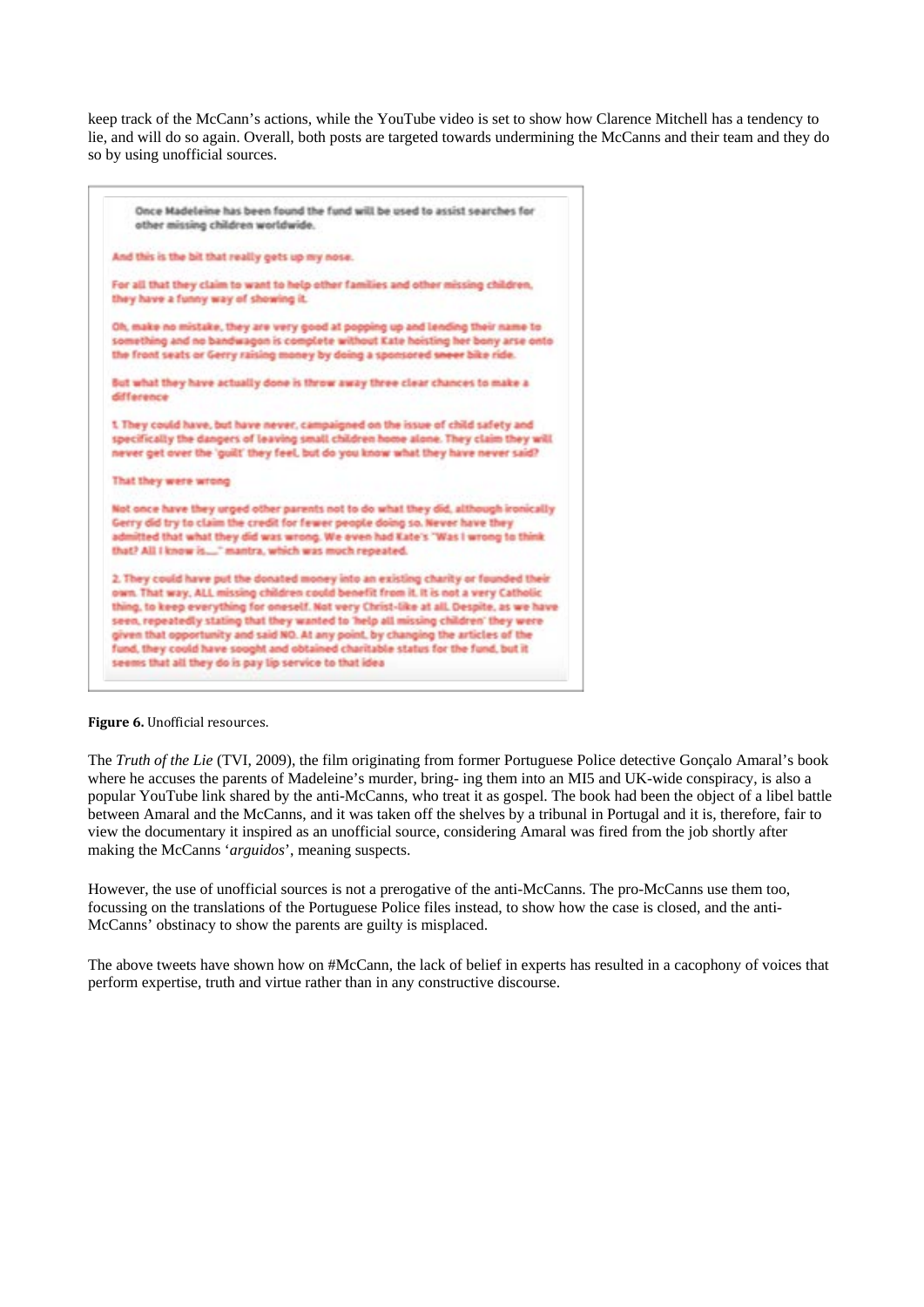

### **Figure 7.** Gerry McCann's blog screenshots. **Conclusion**

This article has examined the love–hate relationship between #McCann and the media, the vicious circle of content shared within the conversation, to showcase how the users' attitude towards mainstream news in particular is yet another example of what online abuse and conspiracy theories have in common: an anti-establishment vein and a performative attitude (Knight, 2000; Wood and Douglas, 2015) – in this case, performing the need and desire to look for the truth. Overall, for the anti-McCanns especially, the mainstream media have failed to uncover the truth, and are, therefore, most likely in on the conspiracy to hide what happened to Madeleine. However, in absence of a connec- tion with the family or the authorities, and since the McCann case pre-dates the age of social media as we know it, it appears the users reluctantly need to refer to the news media constantly, without refraining from expressing their contempt towards them.

The anti-McCanns in particular appear to be dying to be noticed by the mainstream media, and in absence of attention, they react with contempt and spamming for having been left out of the spotlight, of the investigation, of the case and, overall, of the estab- lishment, of the people that matter: a reaction that is consistent with this research's hypothesis that both online abuse and conspiracy theories originate from uncertain times. They are not the mere consequences of the emergence of social media, but a result of a variety of social and technological circumstances arising together with the mainstream media's influence on audiences at the time of the disappearance. The anti-McCanns in particular have embraced the 'death of experts', viewing bloggers, tweeters and 'under- dog' public figures such as Gonçalo Amaral as their expert of choice, rejecting everyone else that seems to be part of the patronising establishment.

Despite the climate anti-establishment vein characteristic of #McCann however, the implications of the #McCann conversation and its use of mainstream news raises questions about the role played by mainstream media in high-profile criminal cases such as the disappearance of Madeleine McCann. If the language and stories shared by users such as those on #McCann repurpose media tropes from early on in the dis- appearance – tropes that have been deemed unethical due to the damage done to the McCanns and public debate during the Leveson Inquiry (Greer and McLaughlin, 2012) – mainstream media's responsibility towards their audiences and the people they report on takes on another layer of responsibility in the digital age: when 'trial by media' can be followed by 'trial by social media' through endless posts and harass- ment by users online, engaging in responsible, rather than merely sensational, reporting becomes even more necessary.

#### **Funding**

The author(s) received no financial support for the research, authorship and/or publication of this article.

#### **ORCID iD**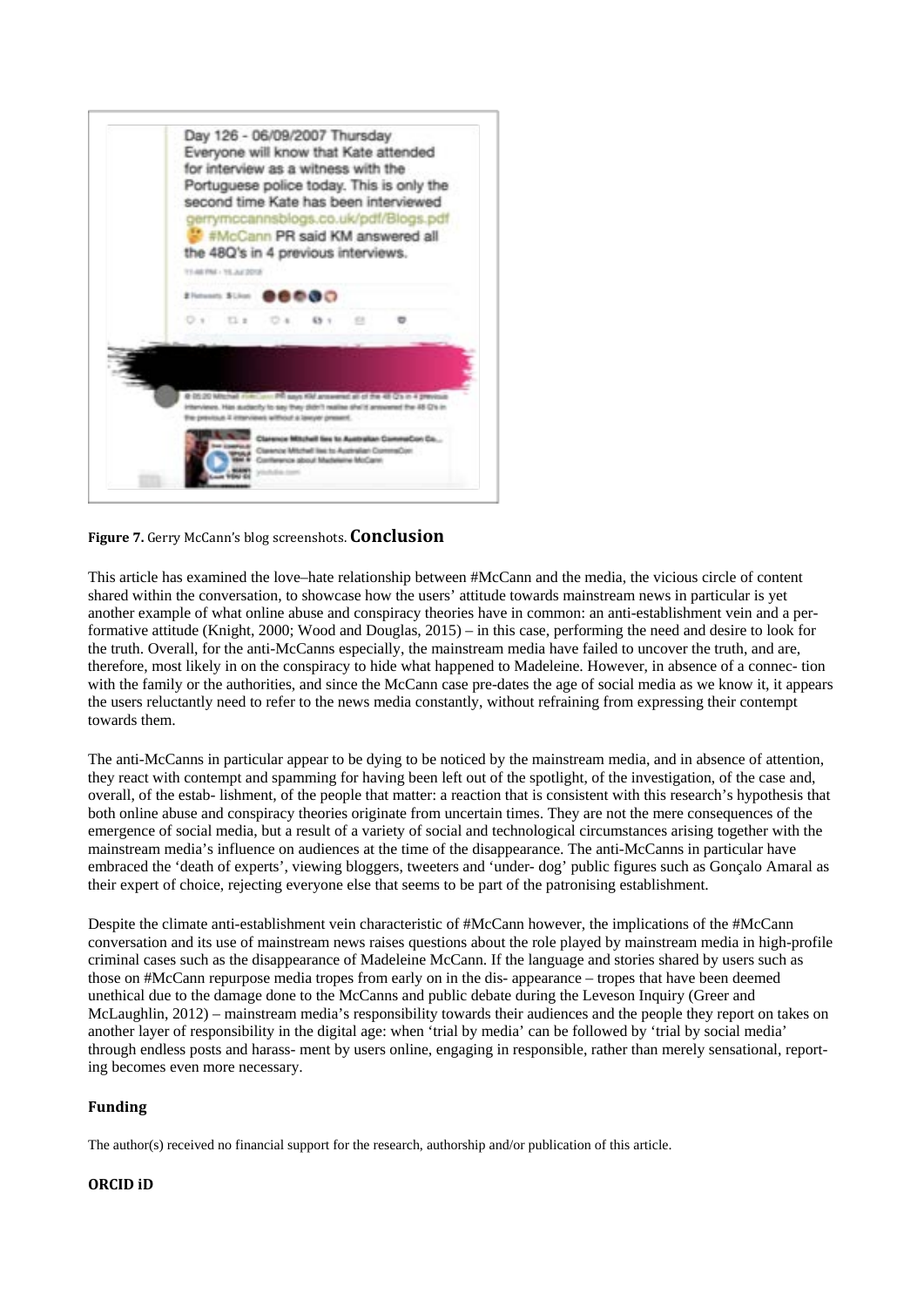Carolina Are https://orcid.org/0000-0003-1110-3155

#### **References**

Ardèvol E and Lanzeni D (2016) Ethnography and the ongoing in digital design. In: Hjorth L, Horst L, Galloway A, et al. (eds) *The Routledge Companion to Digital Ethnography*. Abingdon: Routledge, pp. 448–457.

Bartlett J (2014) *The Dark Net*. London: Windmill Books.

Binns A and Bateman M (2018) What makes a target: Politicians and abuse on social media. In: Mair J, Clark T, Fowler N, et al. (eds) *Anti-Social Media? The Impact on Journalism and Society*. Bury St Edmunds: Abramis Academic Publishing, pp. 34–41. Brotherton R (2016) *Suspicious Minds – Why We Believe in Conspiracy Theories*. London: Bloomsbury Sigma.

Bunce M (2019) Humanitarian communication in a post-truth world. *Journal of Humanitarian Affairs* 1(1): 49–55. Campbell E (2017) 'Apparently being a self-obsessed c\*\*t is now academically lauded':

Experiencing Twitter trolling of autoethnographers. *Forum: Qualitative Social Research/ Sozialforschung* 18(3): 16. Available at: https://www.researchgate.net/publication/32004 2261\_Apparently\_Being\_a\_Self-Obsessed\_Ct\_Is\_Now\_Academically\_Lauded\_ Experiencing\_Twitter\_Trolling\_of\_Autoethnographers

Cooke NA (2017) Posttruth, truthiness, and alternative facts: Information behavior and critical information consumption for a new age. *The Library Quarterly: Information, Community, Policy* 87(3): 211–221.

Daniels J (2018) The algorithmic rise of the 'alt-right'. *Context* 17(1): 60–65.

Davies W (2018) Why we stopped trusting elites. *The Guardian*, 29 November. Available at: https://www.theguardian.com/news/2018/nov/29/why-we-stopped-trusting-elites-the-new- populism

Felson M and Clarke RV (1998) Opportunity Makes the thief – Practical theory for crime preven- tion. *Police Research Series* 98: 1– 36.

Golbeck J, Ashktorab Z, Banjo RO, et al. (2017) A large human-labeled corpus for online harass- ment research. In: *Proceedings of the 2017 ACM on web science conference*, New York, 25–28 June, pp. 229–233. New York: ACM.

Golf-Papez M and Veer E (2017) Don't feed the trolling: Rethinking how online trolling is being defined and combated. *Journal of Marketing Management* 33(15–16): 1336–1354.

Gottfried J and Shearer E (2016) News use across social media platforms 2016. Report, Pew Research Center, Washington, DC. Available at: http://www.journalism.org/2016/05/26/ news-use-across-social-media-platforms-2016/

Greer C and McLaughlin E (2012) Media justice: Madeleine McCann, intermediatization and 'trial by media' in the British press. *Theoretical Criminology* 16(4): 395–416.

Hardaker C (2010) Trolling in asynchronous computer-mediated communication: From user dis- cussions to academic definitions. *Journal of Politeness Research* 6: 215–242.

Hine C (2017) From virtual ethnography to the embedded, embodied, everyday internet. In: Hiorth L, Horst L, Galloway A, et al. (eds) The Routledge Companion to Digital Ethnography. Abingdon: Routledge, pp. 21–28.

Hutchens MJ, Cicchirillo JD and Hmielowski D (2015) How could you think that?!?!: Understanding intentions to engage in political flaming. *New Media & Society* 17(8): 1201–1219.

Jacobs RN and Townsley E (2018) Media meta-commentary and the performance of expertise. *European Journal of Social Theory*  21(3): 340–356.

James N (2001) Militias, the Patriot movement, and the internet: The ideology of conspiracism. In: Parish J and Parker M (eds) The Age of Anxiety: Conspiracy Theory and the Human Sciences, 1st edn. Oxford: Blackwell Publishers, pp. 63–92.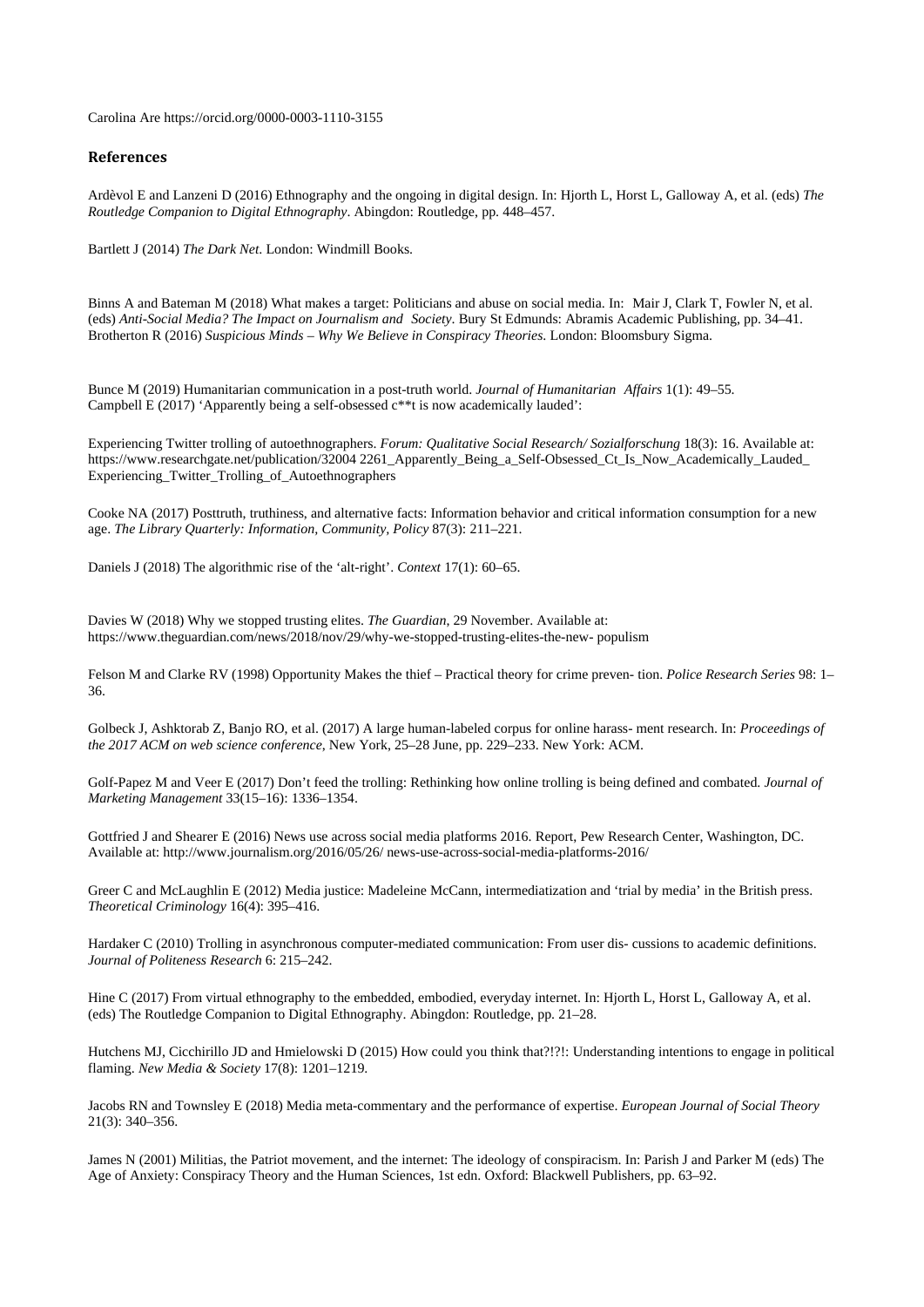Jane EA (2014) 'Back to the kitchen, cunt': Speaking the unspeakable about online misogyny. *Journal of Media & Cultural Studies*  28(4): 558–570.

Jane EA (2015) Flaming? What flaming? The pitfalls and potentials of researching online hostility. *Ethics and Information Technology* 17: 65–87.

Jones JP (2009) Believable fictions: Redactional culture and the will to truthiness. In: Zelizer B (ed.) The Changing Faces of Journalism *–* Tabloidization, Technology and Truthiness. London: Routledge, pp. 127–143.

Keats Citron D (2014) How trolls and cyber mobs have ruined the Internet – And destroyed lives. *Newsweek*, 19 September. Available at: http://www.newsweek.com/internet-and-golden-age- bully-271800

Kennedy J (2010) DON'T YOU FORGET ABOUT ME, An exploration of the 'Maddie Phenomenon' on YouTube. *Journalism Studies* 11(2): 225–242.

Knight P (2000) *Conspiracy Culture: From Kennedy to the X-Files*. London: Routledge.

Kreis R (2017) #refugeesnotwelcome: Anti-refugee discourse on Twitter. *Discourse & Communication* 11(5): 498–514.

Lumsden K and Morgan H (2017) Media framing of trolling and online abuse, silencing strategies, symbolic violence and victim blaming. *Feminist Media Studies* 17(6): 926–940.

McCosker A (2014) Trolling as provocation YouTube's agonistic publics. *Convergence* 20(2): 201–217.

Mantilla K (2015) *Gendertrolling – How Misogyny Went Viral*. Denver, CO: Prager Books. Massanari A (2015) #Gamergate and the fappening: How Reddit's algorithm, governance, and culture support toxic technocultures. *New Media & Society* 19(3): 1–18.

Navarro R, Yubero S and Larrañaga E (2016) *Cyberbullying across the Globe: Gender, Family, and Mental Health*. Berlin: Springer. Negroponte (1998) Beyond digital. *Wired*, 12 January. Available at: https://www.wired.com/1998/12/negroponte-55/

Parish J (2001) The age of anxiety. In: Parish J and Parker M (eds) The Age of Anxiety: Conspiracy Theory and the Human Sciences, 1st edn. Oxford: Blackwell Publishers, pp. 1–16.

Ronson J (2016) *So You've Been Publicly Shamed*. London: Picador.

Rusbridger A (2018) Lies are free, but sacred facts can be elusive. In: Mair J, Clark T, Fowler N, et al. (eds) Anti-*Social* Media? *The*  Impact on Journalism and Society. Bury St Edmunds: Abramis Academic Publishing, pp. 18–23.

Schofield Clark L and Marchi R (2017) *Young People and the Future of News – Social Media and the Rise of Connective Journalism*. Cambridge: Cambridge University Press.

Silverman C and Singer-Vine J (2016) Most Americans who see fake news believe it, new survey says. *Buzzfeed*, 6 December. Available at: https://www.buzzfeed.com/craigsilverman/fake- news-survey

Snyder P, Doerfler P, Kanich C, et al. (2017) Fifteen minutes of unwanted fame: Detecting and characterizing doxing. In: Proceedings of the 2017 Internet *measurement conference*, London, 1–3 November, pp. 432–444. New York: ACM.

Solon O (2018) Tim Berners-Lee: We must regulate tech firms to prevent 'weaponised' web. *The Guardian*, 12 March. Available at: https://www.theguardian.com/technology/2018/mar/11/ tim-berners-lee-tech-companies-regulations

Synnott J, Coulias A and Ioannou M (2017) Online trolling: The case of Madeleine McCann. *Computers in Human Behaviour* 71: 70–78.